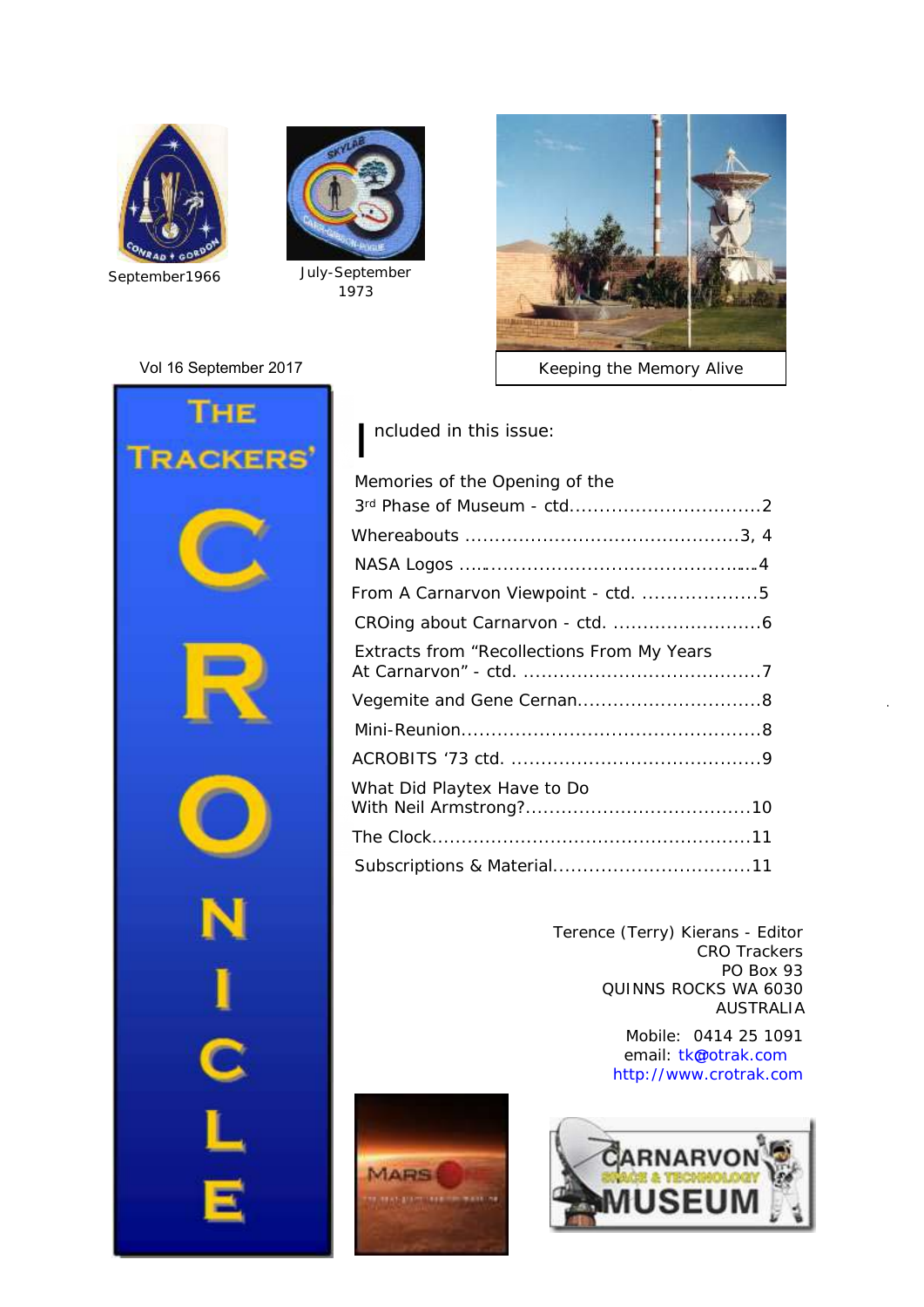## **Memories of the Opening of the 3rd Phase of Museum**

#### *By the Editor*

Before Gene Cernan commenced his address Phil Youd stepped forward holding a frame in his hands.



He referred to someone who had b <sup>e</sup> <sup>e</sup> <sup>n</sup> in v o l v e d with the Museum from the start, and

was *"keeping the memory alive*". He then called me forward to present me with a Certificate of Appreciation on behalf of the Museum and the "Trackers".

Very self-consciously I stepped to accept. This gave me the opportunity to present Gene Cernan, on behalf of Alison Gregg and Paul Dench, with an autographed copy of *"Carnarvon and Apollo…*".

"*I didn't expect all this so thank you. I know*



*you've got better things to do than to come here and listen to me blab a little bit. But I've gotta come here and I've gotta say thank you.*

*Thank you for all you did because*

*what you have done for me and for the Apollo program and for humanity in general as we left the cradle of civilisation here on this planet to go to another one is significant. Carnarvon's name will always live with the Apollo program with space - with discovery. And actually Carnarvon/discovery - they go hand in hand.*

*And I don't know exactly what you did but I know it was significant. And I know for a fact that every time we flew, you guys, you men and ladies were on board with us, and that was a very good feeling to have. And I knew what you were doing, and everybody who put up a nut and bolt, and why you're in the spacecraft, was on board with us. And what you did, what they did, was not gonna fail. And I can tell you that gave me a lot of courage to do what I had to do at that point in time.*

*But to me it's sort of an historical moment. I've never been here before. And I didn't know what to expect quite frankly. I go to Carnarvon and Perth and, you know, we got the Goddard Space Flight Centre. We had - what? - [unintelligible] Spain I think where we trained - delighted to find where we were.*

*I was telling someone on the way in, we had on-board navigation systems on our Apollo spacecraft [unintelligible]. You know, we're a long way away. So Carnarvon would go behind the moon and we'd have to have something else.*

*But we had an Inertial Navigation Platform. But like everything else, it would drift. The further we'd go the more it'd get off course. And the only thing we had to really depend upon was the information you would give us.*

*You pinpointed exactly where we were because - and I'll tell you why that's important. When it came time to come home, if we weren't in the place that we thought we were in, we wouldn't be here. I wouldn't be here. We wouldn't have come home. We would've been somewhere out in space - lost in space if you will.*

*So what you did - never allow anyone to diminish the input and the importance that you folks - all of you - not just the folks that were at the station. You folks here who supported what was going on at that point in time. We're talking about, for me, over 40 years ago.*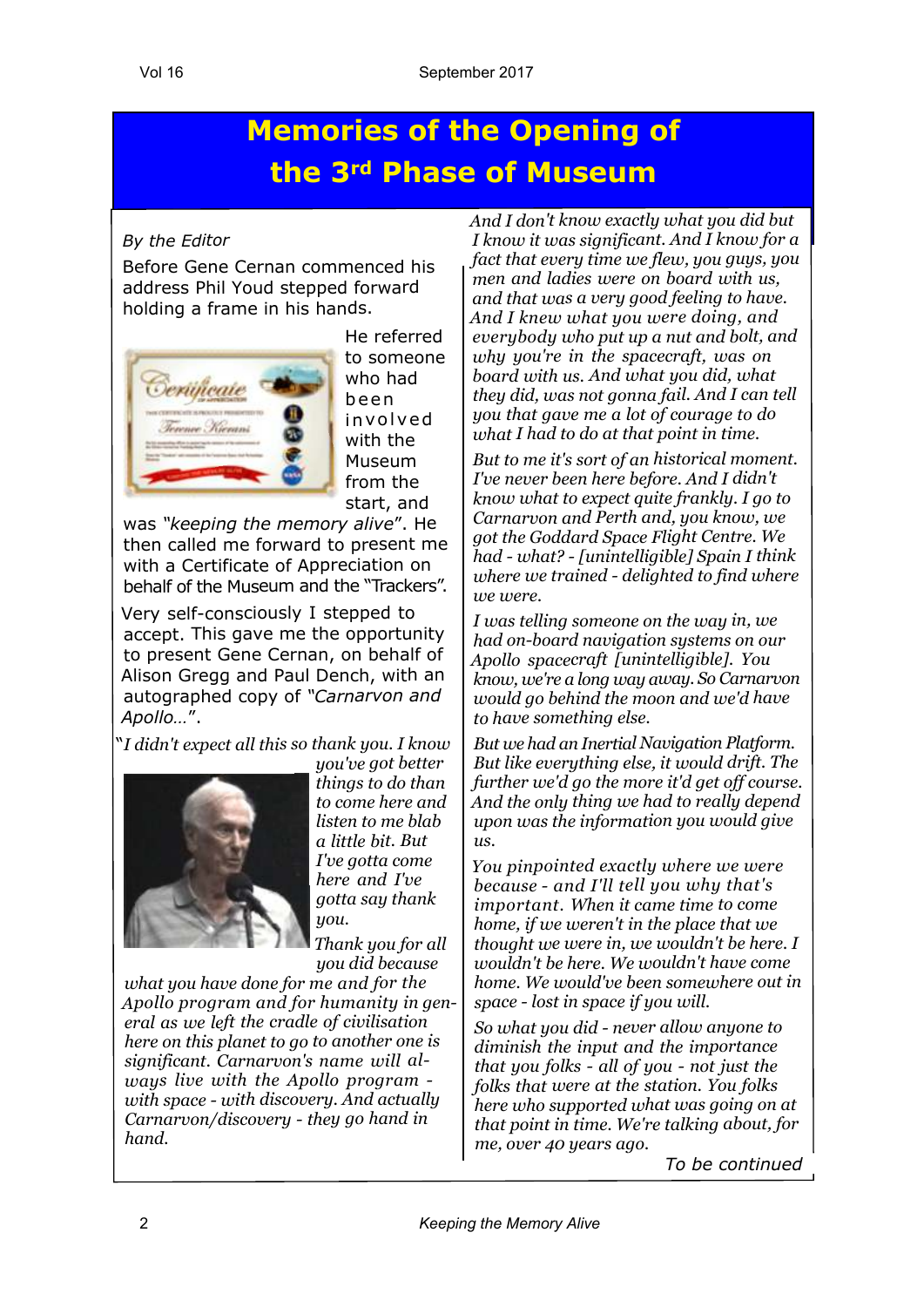## **Whereabouts**

As a result of Paul Dench supplying his "staffing list", augmented<br>Courtesy Brian Milne, the "Whereabouts" table of those for whom s a result of Paul Dench supplying his "staffing list", augmented we have no contact details has expanded to more than one page. Thanks to those who have sent updates.

| C Abott                  | Cheryl? Dixon           | Ian Jones                 |
|--------------------------|-------------------------|---------------------------|
| Eric Ainsworth           | L Donkin                | Mike Keen                 |
| Gay Albon                | John Draper             | Jim Keenan                |
| <b>Bill Arbery</b>       | Mike Dresser            | John Kelman               |
| Allan Barber             | <b>Bruce Duff</b>       | Roy Mallinson             |
| John (Allan) Barber      | I Dunleavy              | <b>Bob Marr</b>           |
| Matt Barber              | Dave Elliot             | Keith Mathieson           |
| Keith Barnard            | J Erickson              | Alec Matthews             |
| Barrow                   | Ian Few                 | K McCarson                |
| Deidre Beaumont          | Ian Findlay             | Ian McDonald              |
| <b>Elizabeth Beckett</b> | <b>G</b> Francis        | S McDonald                |
| Keith Beveridge          | <b>Ben Franklin</b>     | Frank McGregor            |
| Michael Billings         | David Froom             | Eileen McLaughlan         |
| G Bond                   | Jamie Gardiner          | Don McLellan              |
| S Boyce                  | L Gardner               | Nola Meiklejohn (O'Byrne) |
| <b>B</b> Bradley         | S Garner                | R Miller                  |
| Phil Brindley            | <b>G</b> Carrick        | <b>Ray Mills</b>          |
| Hans Britz               | C George                | John Mogg                 |
| Dave Brooks              | Joe George              | Sharon Morgan (Todd)      |
| T.F.A Brown              | <b>Richard Govern</b>   | J Murray                  |
| W Brown                  | Peter Hardwicke         | Dennis Naylor             |
| J Burdett                | <b>Ron Harmes</b>       | Gloria Neal               |
| R Burdett                | Anne Harvey (Brookes)   | <b>Ellie Nichols</b>      |
| <b>Robert Burns</b>      | D Hatch                 | K Elton Nickerson         |
| Joy Cameron              | Gail Heileman           | <b>Graham Nielsen</b>     |
| Geoff Cardwell           | <b>Stan Hills</b>       | John Noble                |
| <b>Brian Clifford</b>    | <b>Ernie Hindley</b>    | ? O'Brien                 |
| Keith Clifton-James      | Dave Hine               | Joan Oats                 |
| Barbara Cobcroft         | A Holgate               | W Oliver                  |
| Jim Crossland            | Phyllis Hook (Watson)   | Denis Owens               |
| Noel Cunningham          | J Hopkins               | John Paddon               |
| F Dawes                  | Vivienne Lawer (Hopper) | Diane Pitman (Housley)    |
| <b>Andrew Dempster</b>   | Deidre Howard           | John Platten              |
| Jean DeVis               | <b>B</b> Hughes         | Gerry Plummer             |
| Marilyn Dick             | <b>B</b> Hunter         | D Powell                  |
| Olive Dick               | D Hutchins              | M.J.K Power               |
| Neville Dippell          | Vera Kastropil          | Wendy Puccinelli          |
|                          | John Keane              | Lorna Quinn               |
|                          |                         |                           |

*The quest continues; the list has got a bit shorter, thanks to George Allen; Sue van Dongen et al. I have been given information concerning the possible whereabouts of a few of these, but so far have not been successful in obtaining, or confirming, details. The last Reunion Dinner brought out some missing persons, but there are also a few who do not wish to be contacted. Additions marked with an asterisk.*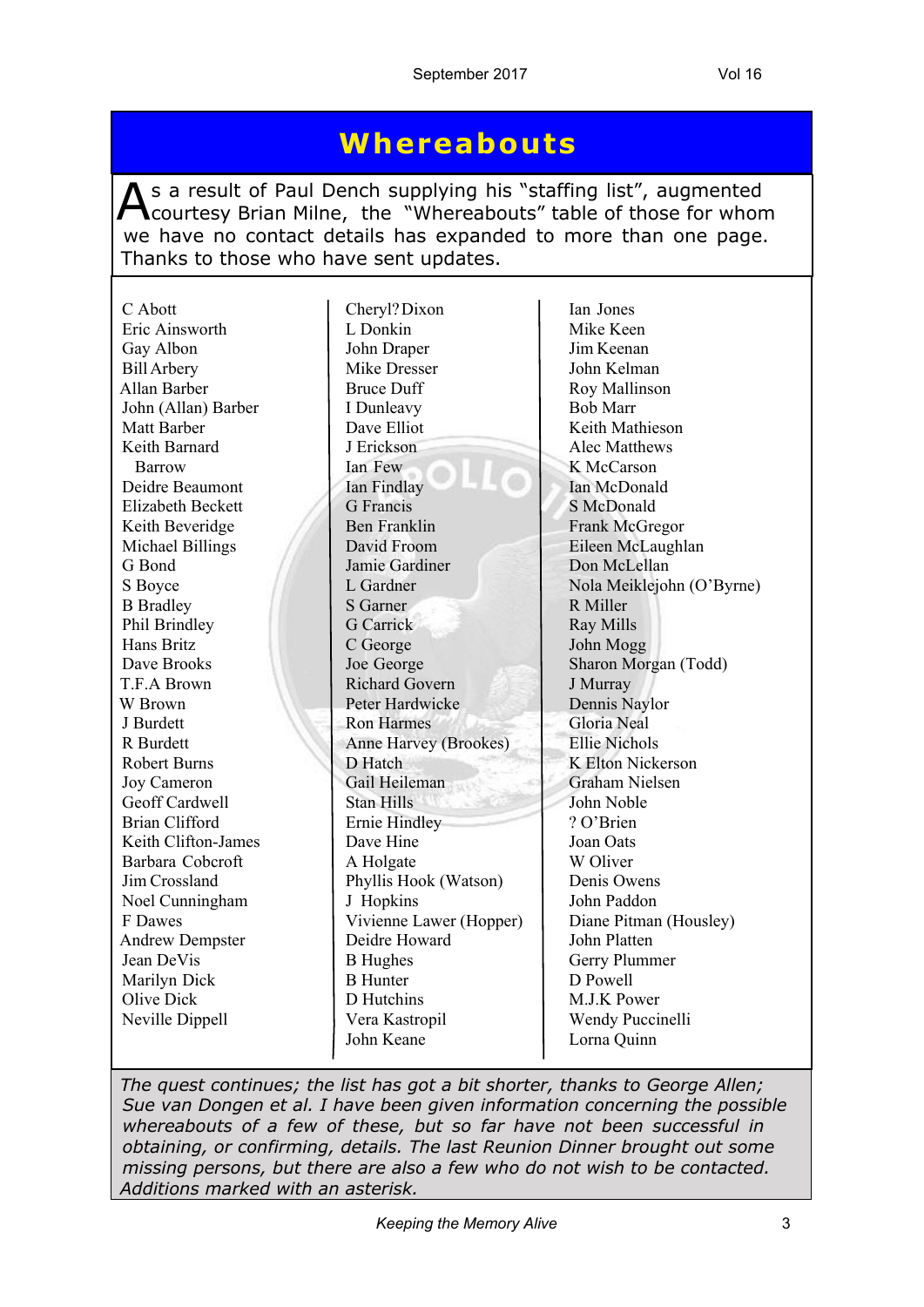## **Whereabouts ctd .**

Roger Ramsden George Sefton-Bellion Christine Thomas A Rees<br>Dave Rendell **D** Selby **Howard Thomas**<br>Dave Rendell Ron Shand Don Thompson Dave Rendell Ron Shand Don Thompson<br>Frank Rice Fred Sharland Jack Thompson Frank Rice Fred Sharland Jack Thompson<br>
Patsy Thompson<br>
Patsy Thompson<br>
Patsy Thompson Doug Richards 2. Sheehan Patsy Thompson (Nolan) D Richardson Jeff Shuttleworth Les Tink\* Harry Richmond Ray Skender Ralph Richmond Ray Skender Larry Tomkins Ralph Richmond George Small Ralph Richmond George Small Frank Toome<br>Dave Rickards Lyn Smart (Willis) Mike Travell Dave Rickards Lyn Smart (Willis) G Riley J Smith J Smith Ernst Uhl Brian Robinson P Smith P Smith Tony Vingerhoets Lynne Rosser Roger Smith Bave Walker Ted Rosser Bill Smythe Mrs B Ward Lindsay Sage Hazel Snook (Howse) Tom Ward Stewart Sands Dave Standbury N Wardle Ron Sargeant John Stanton A Watermeyer Bob Scott Barbara Stephenson (Vernon) Irene West Lorraine Scott-Malcolm (Erlandsen) Barbara Teasdale Bernie Wilbourne Michael Scott-Malcolm MalcolmTeahan Jim Wilcox<br>Russell Schwarzer Des Terrill Garnet Wilr Russell Schwarzer Des Terrill Garnet Wilmott **Dorcas Sefton-Bellion** Alan Thomas Brian Wilson

Ray Zatorski

## **NASA Logos**



From the wing of the space shuttle to the top of the NASA homepage, the agency's official insignia is probably its best-known symbol.

The round red, white and blue insignia, nicknamed the "meatball," was designed by employee James Modarelli in 1959, NASA's second year. The design incorporates references to different aspects of

the mission of the National Aeronautics and Space Administration. The round shape of the insignia represents a planet. The stars represent space. The red v-shaped vector represents aeronautics. The circular orbit around the agency's name represents space travel.

After it was introduced, the "meatball" was the most common symbol of NASA for 16 years, but in 1975 NASA decided to create a more "modern" logo. That logo, which consisted of the word "NASA" in a unique type style, was nicknamed the "worm."



That logo was retired in 1992, and the classic meatball insignia has been the most common agency symbol since.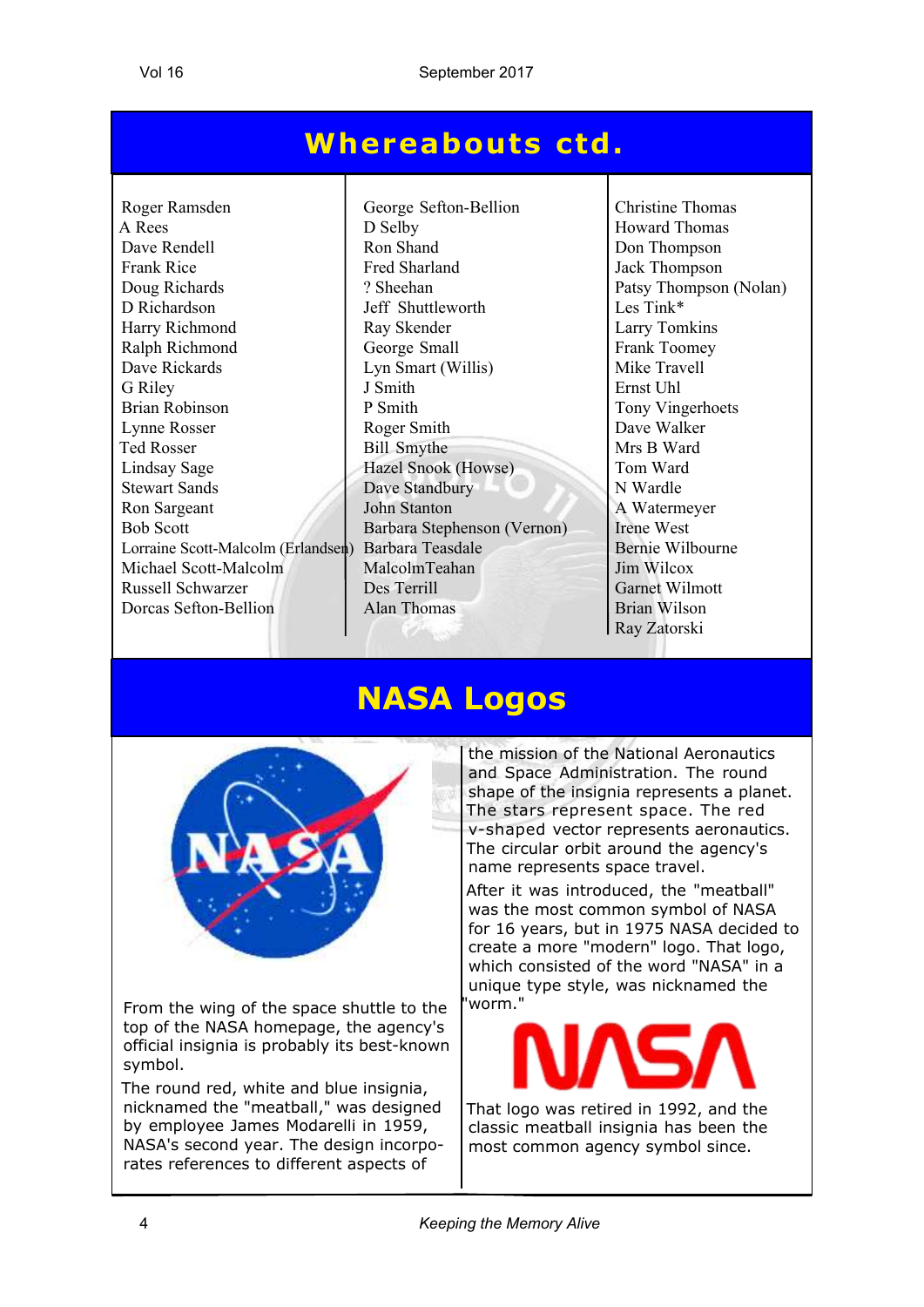### **From A Carnarvon Viewpoint - ctd.**

#### **Gemini IV America's first EVA 4 - 8 June 1965 AEST**

#### **C arnarvon Second Pass.**

On the second pass over Carnarvon, at 2:24:22 GET (0340:21 AEST) the astronauts were finding conditions very difficult.

McDivitt called to the Carnarvon Capcom, Ed Fendell, "*Listen, you might advise Flight that we are running late on this thing. There's a lot to do and we are having trouble keeping track of all this stuff. I'll give you a blood pressure as soon as I get around to it.*"

Fendell, "*Full scale on your blood pressure.*"

McDivitt, "*I don't think you got a good blood pressure the bulb popped off.*"

Fendell, "*Gemini 4 you are GO for EVA and decompression. Disregard the blood pressure unless you have got some minutes and then try and get it for us. We'd appreciate it.*"

McDivitt snapped back, "*We don't have any time at all. We're really pressed here.*"

Fendell, "*We're not going to say anything here on the ground. If you need anything we'll wait.*"

McDivitt, "*Okay. Listen, has Houston been advised yet we're runnin' a little late and we might not be ready at Hawaii?"*

Fendell, "*Okay. He's ready he knows that. Houston advises you can use any attitude you like for your extra vehicular activity.*"

With the cabin rather a jumble of items, and McDivitt feeling they would be too rushed this time around, he decided to delay the EVA until the next orbit, so we had to wait for another pass before the big event.

At 3:00:19 GET (1316:18 USEST) the Houston Capcom told the crew,

"*Jim, you're going to be live (on television) as you make your pass across the States this time.*"

McDivitt, "*Okay. Anything in particular you want me to say?*"

Grissom, "*Suit yourself.*"

McDivitt, "*Okay.*"

Four minutes later, approaching the American coast, Grissom asked,

"*How about describing the way the cockpit is laid out now, with all of your gear out?*"

McDivitt, "*Okay, well we've got to the get-out position here. Ed has most of the equipment on him right now. I've got the gun and the camera and the hatch fitting - the fitting to tie the two suit hoses together. Ed has all the paraphernalia on him right now, but he's on the suit circuit. I think when we get over Africa we're going to go through the checklist again and when we get to Carnarvon we'll be all set.*"

Grissom, "*Roger. Have you taken any pictures yet?*"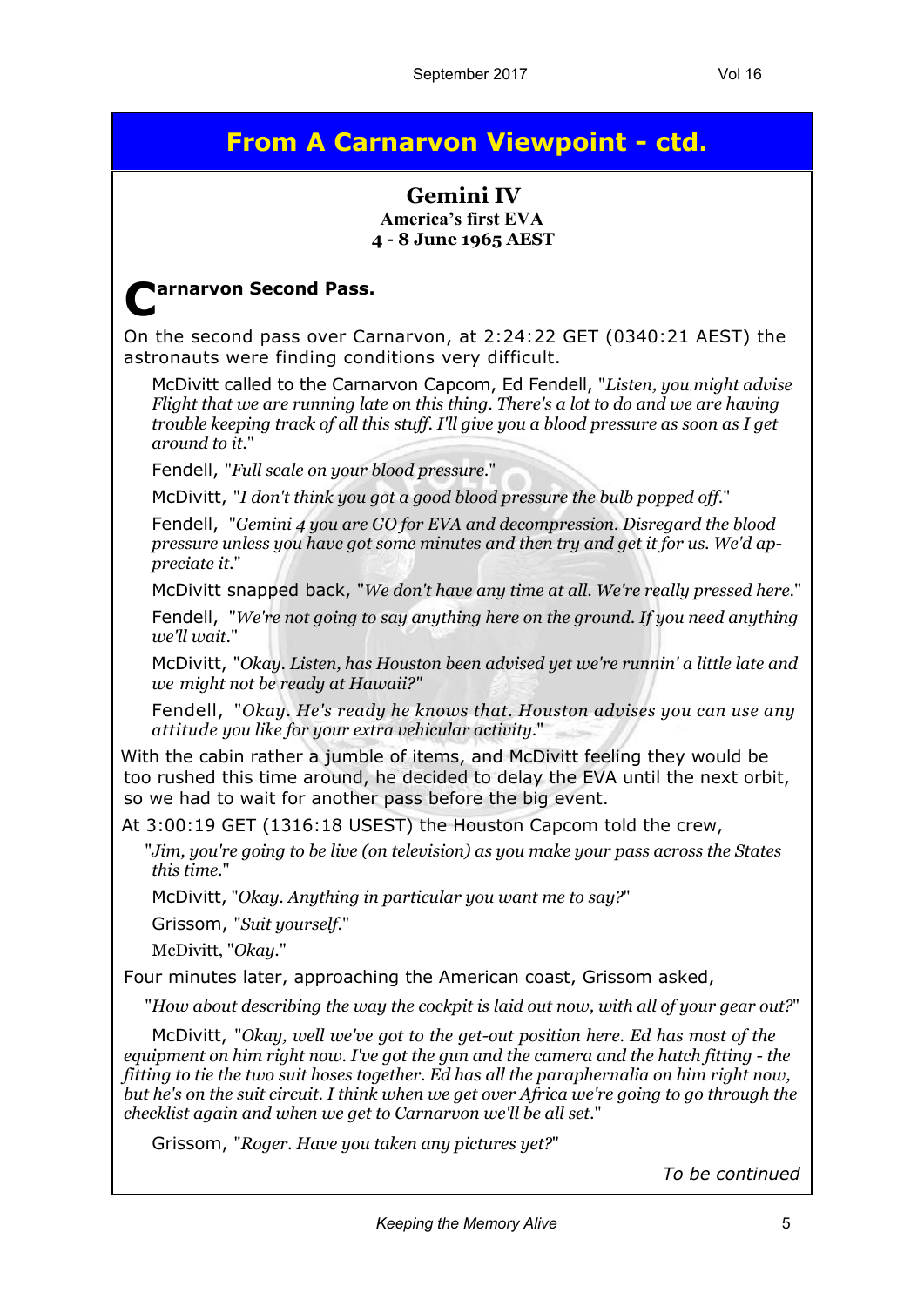### **CROing about Carnarvon**

*A personal reminiscence by John Ford.*

I had no real livi<br>
expenses, but I **had no real living** reluctantly concluded that this was not going to get the job done. I had enjoyed the life, and



even at sea at night it was pretty balmy, with no real discomfort.

My shipmates had been friendly, each in their own way, and I knew I would miss the companionable side of our existence, but I said farewell. Instead, I got a temporary job as a barman at



the wild and woolly (and named) **Sandhurst** Hotel, out in East Carnarvon

- not a British Army officer in sight!

Sadly, within a year or so the old Darwin had dragged her anchor in a blow and washed up on the seaward shore of Babbage Island, wrecked. She is there still, I think.

The Sandhurst then was a very plain two-storeyed corrugated iron building, situated near the river about four km east of town. The walls were also ironit would now be seen as highly desirable architecture. Then, it loomed out of the stark river flats looking for all the world like the Bates house from "Psycho".

This pub was favoured by the planters and the aboriginal population, but in 1966 these two factions were fairly rigidly segregated. The planters mostly lived along the Gascoyne River

on their banana and mango plantations, and some of them were pretty hard men, though most had a good sense of humour. There was a mixture of cultures: typical rural Australians, some Italians, and a few Yugoslavs.

The long side bar used by the planters was usually quiet and well-behaved, as these men guarded their reputations. As a young and somewhat callow barman, I needed to be a bit deferential to them. This was OK; they were a likable lot, larger than life and with big appetites, and in some cases fierce passions.

improbably steer rotating on a spit, a ute full of Some also owned cattle stations, and in due course I was invited to a couple, for barbeques and to shoot on the properties. An East Carnarvon station BBQ would probably involve an entire beer and ice, and some very robust conversation. I loved it all.

> In an interesting contrast to today's attitude to firearms, I was simply given an elderly single-shot .22 rifle, in thanks for fixing a wiring problem in a "gramophone", and I shot a few rabbits with it, too. I certainly had no firearm safe to keep it in, and I cannot recall getting it licensed, other than the fact that I had a Victorian firearms licence.

> As was usual in country towns of the era, the Aborigines had a separate, smaller bar, a pretty sorry affair which made no pretence at conviviality. This was at the front corner of the Sandhurst, and in fact it was not regularly used as a place to drink; more as a place to buy grog to take away.

When there were Aboriginal patrons drinking in this bar, however, the chances of a fight were pretty good.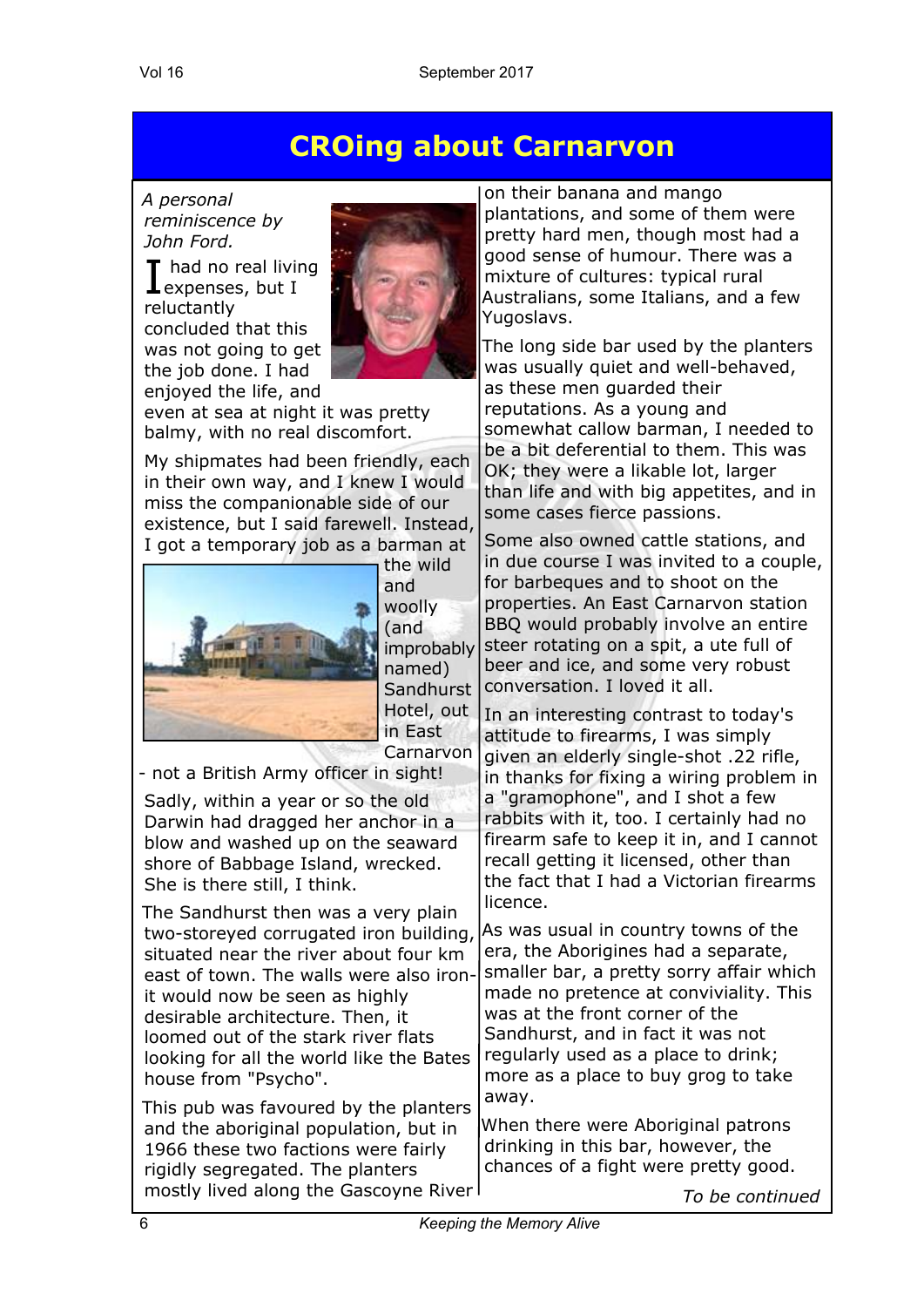### **Extracts from "Recollections From My Years At Carnarvon"**

#### *David Johns*



After that, if you ever suggested a quiet day of fishing to John, he would look at you like you were mad.



I didn't mind a bit of fishing myself. On one occasion, about ten of us trackers hired a local fishing charter boat to do a day of handline fishing. None of us were fanatical about fishing so it was going to be a relaxing day.

The boat owner seemed to be experienced



and we headed straight to the northern tip of Bernier Island, about 50 kilometres offshore from Carnarvon. At about one hundred metres north of the tip of the island, the boat owner cruised slowly around in random circles while

he watched the depth sounder. He said he was looking for fish but I wondered if he was just trying to impress us.

After a while he found a secondary reflection at about 120 ft deep, about 20 ft above the bottom. His theory was that the turbulence where two currents met at the tip of the island produced oxygen and fish congregated there. I hoped he knew more about fishing than he did about marine chemistry.

He stopped the boat above the echoes and in no time we were pulling up big snapper. It was not exactly a case of the skilful hunter out foxing the prey. It was more a case of random luck.

The hand lines were of heavy nylon, about 80 lb breaking strain, with three hooks and a heavy sinker. All three hooks would be baited and then the line would be fed over the side. It took a fair while to feed out 120 ft and as the baited hooks passed through the school of snapper there would be a flurry of snaps at the baits and jags on the line and if you were lucky, you had a fish, but more commonly the bait would be gone and you would have to haul it back up, bait the hooks and do it all over again.

It takes a long time to feed out and haul up 120 ft or more of hand line. The boatman supplied gloves to most of the party but there were not enough gloves for everyone so I had none.

We were all catching good fish but my hands got very sore hauling that line up and down and so on some occasions when I would loose all of my bait, I would pretend that I was still fishing but I would leave the line on the bottom for ten or fifteen minutes while I had a rest.

The boatman could tell by the feel of the line whether it had bait or not and a couple of times he well meaningfully interrupted my rests and insisted I pull the line up and check for bait. I would fake a surprised look when I saw that it had no bait and he would busy himself by getting more bait for me and would not rest until I had the line out again.

We were going to stay out all day but by midday we had more fish than we needed and some people were getting queasy from the rocking of the boat so we packed up and came home and spent the rest of the day cleaning fish.

#### **The Flybys**

When an Apollo mission went to the moon, it wasn't just a matter of firing off a rocket and waiting ten days for the crew to come back. From before the time that the rocket entered its first Earth orbit, telemetry information was pouring back into the Earth stations and command information was going up from the Earth stations to the rocket and crew.

It was essential that the personnel in the ground stations knew their job and did not make mistakes, which was a tall order because the only really true practice that could be had was during a real mission.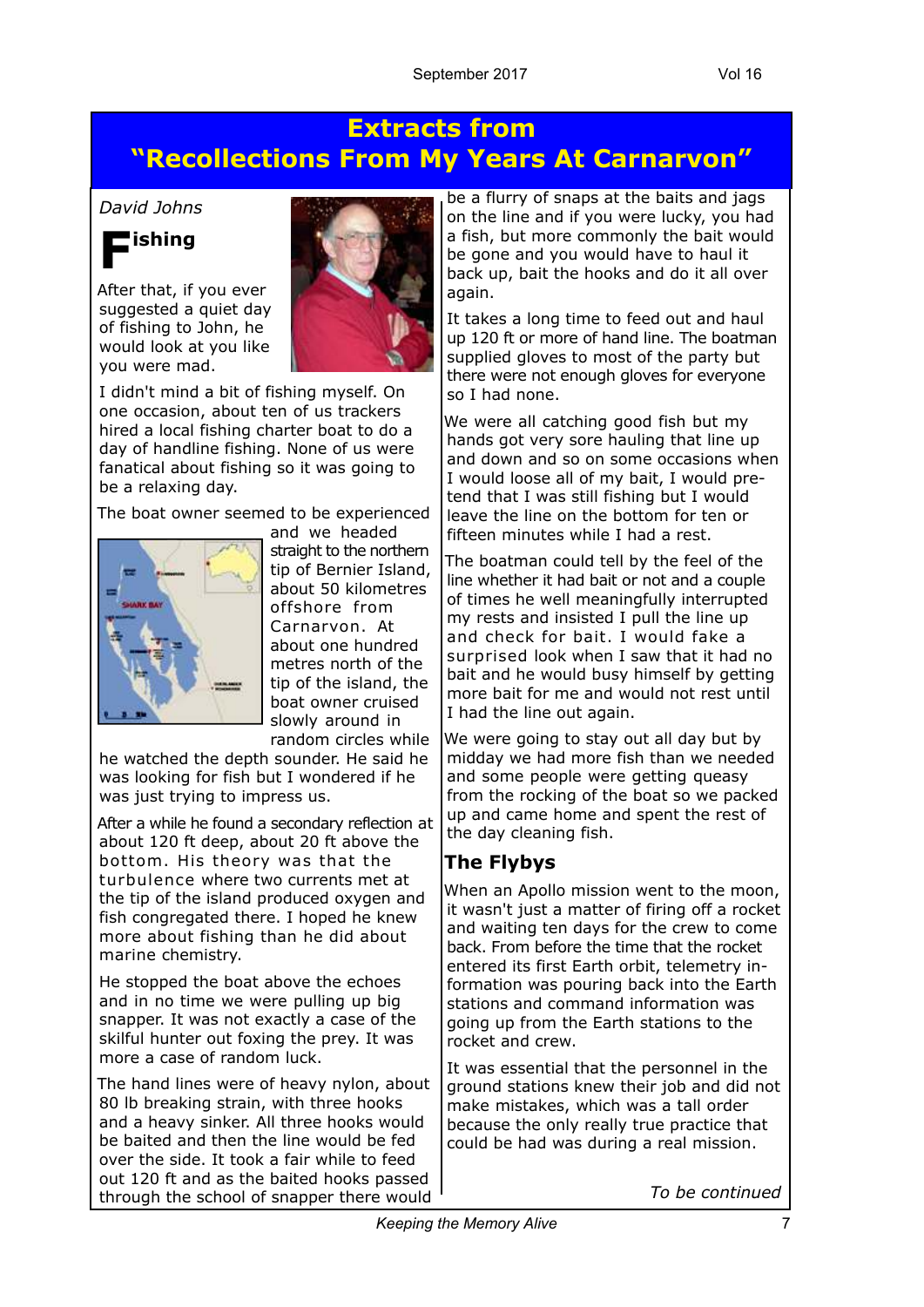### **VEGEMITE & GENE CERNAN**

#### *From John Preece*

Though Gene stayed in a serviced apartment while in Carnarvon to open the third stage of the museum, he and his party breakfasted at the Carnarvon Motel , where I and other trackers stayed.

Gene and I happened to be at the buffet together and I thanked him for signing my NASA jacket. (Kindly arranged by Phil Youd). Then I returned to my table. Gene and his party sat at the next table.

While they were having breakfast a member of his party tried to introduce Gene to that great Australian delicacy, Vegemite. As usual, more Vegemite than crust on the offered sample.

Gene took it looked at it and smelled it and exclaimed "*Do not know how Australians can eat this, the smell will alone will kill you*". After some prompting he eventually started to eat it, and finding no way to spit it out swallowed it. Exclaiming more forcefully "*It will kill you*". Of course great laughter from those at the table



I then returned to the buffet took a Vegemite portion; signed and dated it with the CRO call sign. I then presented it to Gene, saying,

"*You signed something for me, only right I sign something for you*". He took the portion, looked at it carefully and stated "*Well my son I will take it back to Texas with me but I will not put it in my survival kit; it will kill me*". Again, much laughter from those at the tables.

#### *Footnote:*

I worked at CRO as a wiretech from June 1968 until June 1970, leaving after Apollo 13.

Then I joined the Airport Fire Service at Perth Airport; there for 16 years then moved into airport administration.

Retired in 2010 after 40 years at the Airport, due to ill health.

At a private dinner those that I worked with presented me with a NASA jacket. This was later signed by both Andy Thomas and Gene Cernan.

I also met Buzz Aldrin when he opened the first stage of the Museum.

### **MINI-REUNION**



Kathy Franin, Viv Batty and Lauri Glocke (aka Teeny Bopper), all three of Carnarvon STADAN, were happily reunited, after many years, at Viv's home in Geraldton.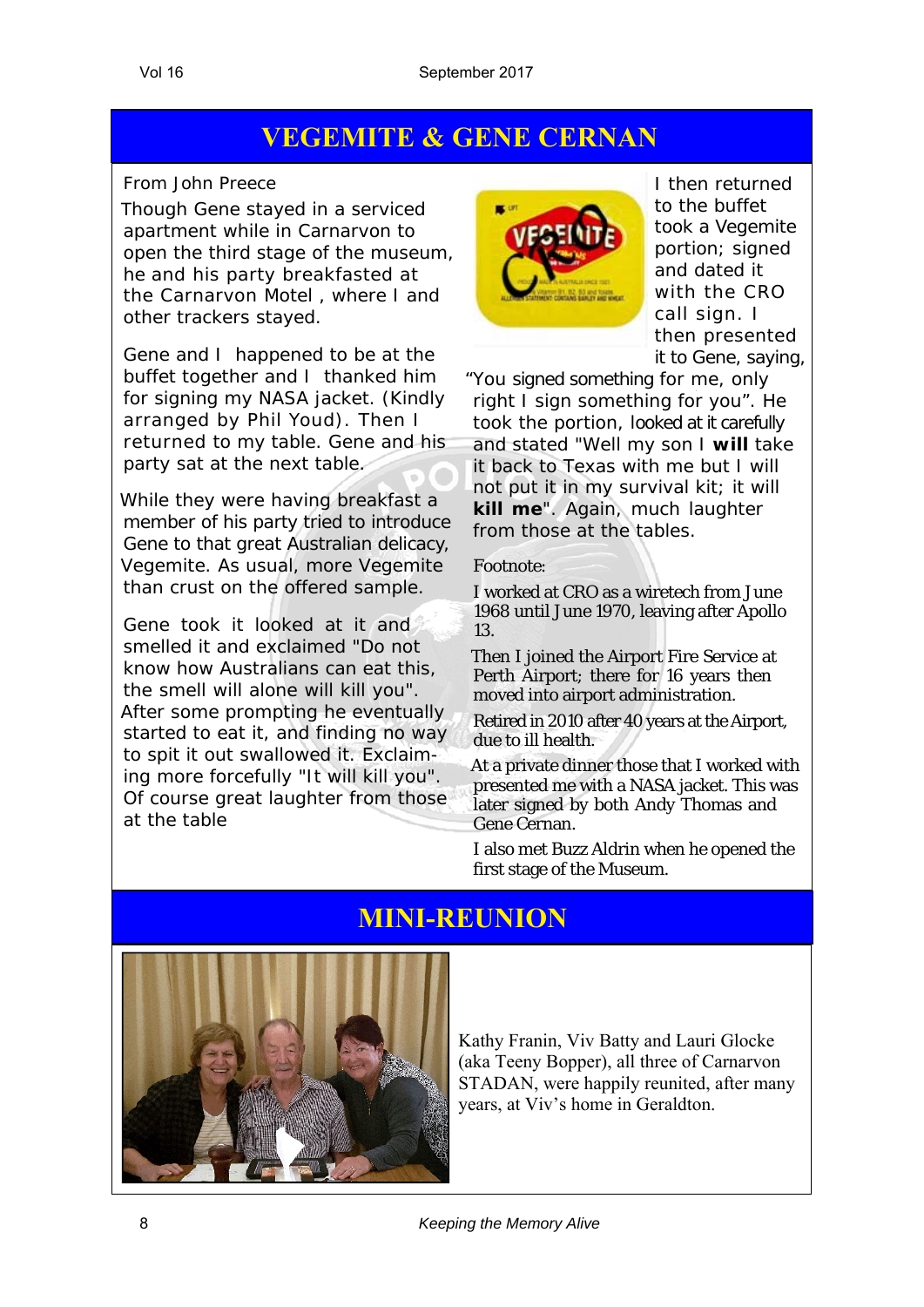## **ACROBITS '73**

"CARNARVON- THIS IS DELTA MIKE INDIA

TAXIING - FOR CORAL BAY" (ctd.)

It may sound tedious, but a flight plan can be completed accurately in ten minutes with practice.

Once airborne, regular position reports are transmitted to the nearest Flight Service Unit on VHF or HF, depending on distance and altitude. Occasionally unusual atmospheric conditions can surprise you; for instance in January, four of us flew in DMI to Coral Bay for the afternoon. On the return flight we could not raise Carnarvon on VHF or HF, but Meekatharra came in on HF quite clearly 3nd relayed our position report to Carnarvon. The ADF (Automatic Direction Finder) is a very useful NAVAID, and qiving a reasonably accurate bearing to a DCA beacon or broadcast station. It is also useful in that one can listen to music or sport while flying and get a bearing on the station at the same time. Normally in VMC (Visual Meteorological Conditions) navigation is done by following a compass heading after allowing for wind velocity, magnetic variation and compass deviation. Progress over the ground is checked by map reading, with the track drawn on the appropriate chart. Normally a 1:1,000,000 WAC (World Aeronautical Chart) series is used, backed up by a VEC (Visual En-route Chart). Visual 'fixes' are made by pin-pointing positions from the map, and calculating the ground-speed from the distance and time interval between 'fixes'. If this ground speed differs from the flight-plan ground speed, an amended ETA for the next position report or destination is passed to Flight Service. A variation in Flight plan ground speed is caused by the actual wind velocity differing from the forecast wind velocity. Amended MET information is also passed by Flight Service to the pilot, enabling him to amend his flight plan while en-route. Hazardous conditions en-route or at destination, such as thunderstorms, heavy icing and hail, severe turbulence, fog, low cloud, or dust-storms, may necessitate diverting to an alternative aerodrome. Fortunately this is not a common occurrence in these latitudes.

Exmouth, Coral Bay and Denham are all short flights from Carnarvon, and have landing strips available. A party of four can leave Carnarvon in the morning, fly to such places in a quarter the time it takes to drive, spend the day fishing, sailing or whatever, and take off late in the afternoon to arrive back in Carnarvon before last light. On Easter Sunday, four of us flew to Exmouth in Cessna 172 VH-EGH.. We were met at the strip by two of our work mates who had driven up on Good Friday,and we spent the afternoon skin-diving. The following morning we visited the Harold E. Holt base; local flying with U.S. Navy passengers in the afternoon, and then back to Carnarvon in 1½ hours.

'It sure beats the hell out of driving, man'.

A.D.P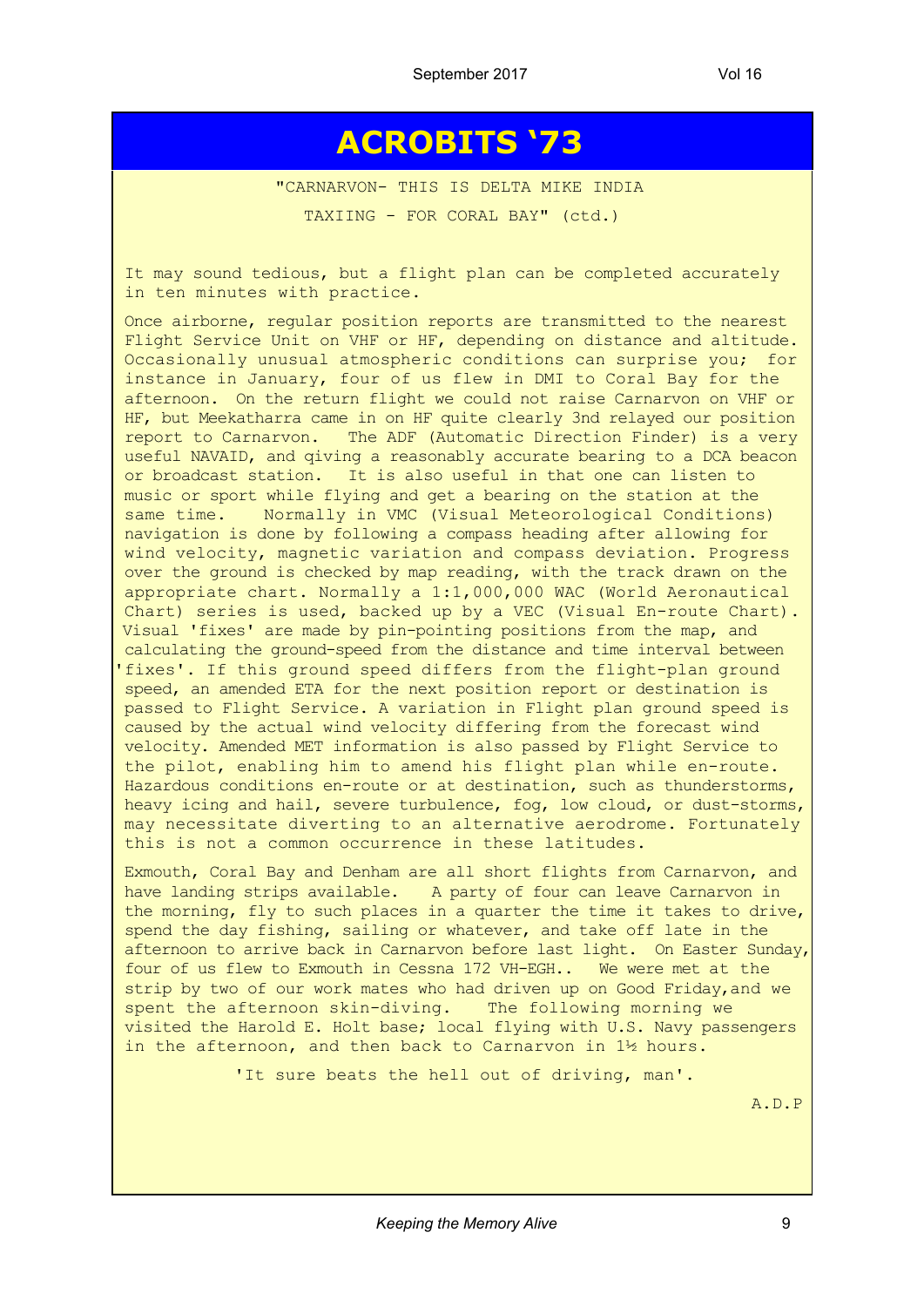### **What Did Playtex Have to Do With Neil Armstrong?**

"*A spacesuit is made out of a flight suit, a Goodrich tire, a bra, a girdle, a raincoat, a tomato worm.*"

~ From the book "*Spacesuit: Fashioning Apollo*", by Nicholas de Monchaux.

Or, that's what a spacesuit was made<br>
Ofrom in 1969 when astronaut Neil r, that's what a spacesuit was made Armstrong donned the bulky, Pillsbury-Doughboy-looking suit of great engineering and design ingenuity to take humankind's first steps on the moon.



The astronaut's lunar outfit was designed by the women's bra manufacturer and inspired a series of space age fashions.

Over 300 spacesuits, including the one Armstrong wore on the Apollo 11 mission, are in the Smithsonian collection at the National Air and Space Museum. They are lovingly cared for, conserved and covered in muslin (to absorb the hydrochloric acid the suits emit) at a Smithsonian storage facility outside of Washington, D.C. And they require a lot of care.

The evolution of the spacesuit has been one of trial and error, nixing skin-tight, multi-layered garments that took a team to get on and off, as well as individualized, pressurized rolling balloon structures. But Armstrong's handmade, completely customized suit (complete with an American flag stitched on the shoulder), the first

garment to touch the surface the moon, was a product of the industrial division of the women's bra manufacturer Playtex, the International Latex Corporation in Dover, Delaware.

The L.A. Review of Books, in reviewing "*Spacesuit: Fashioning Apollo*", described how, as underdogs, the Playtex team secured the contract with their innovativethinking, couture-level sewing skills and sheer determination:

ILC's team , a motley group of seamstresses and engineers, led by a car mechanic and a former television repairman, manages to convince NASA to let them enter their "test suit" in a closed, invitation-only competitive bid at their own expense.

They spend six weeks working around the clock—at times breaking into their own offices to work 24-hour shifts—to arrive at a suit solution that starkly outperforms the two invited competitors.

In open, direct competition with larger, more moneyed companies, ILC manages to produce a superior space suit by drawing on the craft-culture handiwork and expertise of seamstresses, rather than on the hard-line culture of engineering.

The toughest challenge was to contain the pressure necessary to support life (about 3.75 pounds per square inch of pure oxygen), while maintaining enough flexibility to afford freedom of motion.

ILC had engineers who understood a thing or two about rubber garments. They invented a bellows-like joint called a convolute out of neoprene reinforced with nylon tricot that allowed an astronaut to bend at the shoulders, elbows, knees, hips and ankles with relatively little effort. Steel aircraft cables were used throughout the suit to absorb tension forces and help maintain its shape under pressure.

With the enormously exciting success of the Curiosity roving on Mars and people like Richard Branson planning intergalactic vacations, we need to continue innovating on what we'll wear in the cosmos.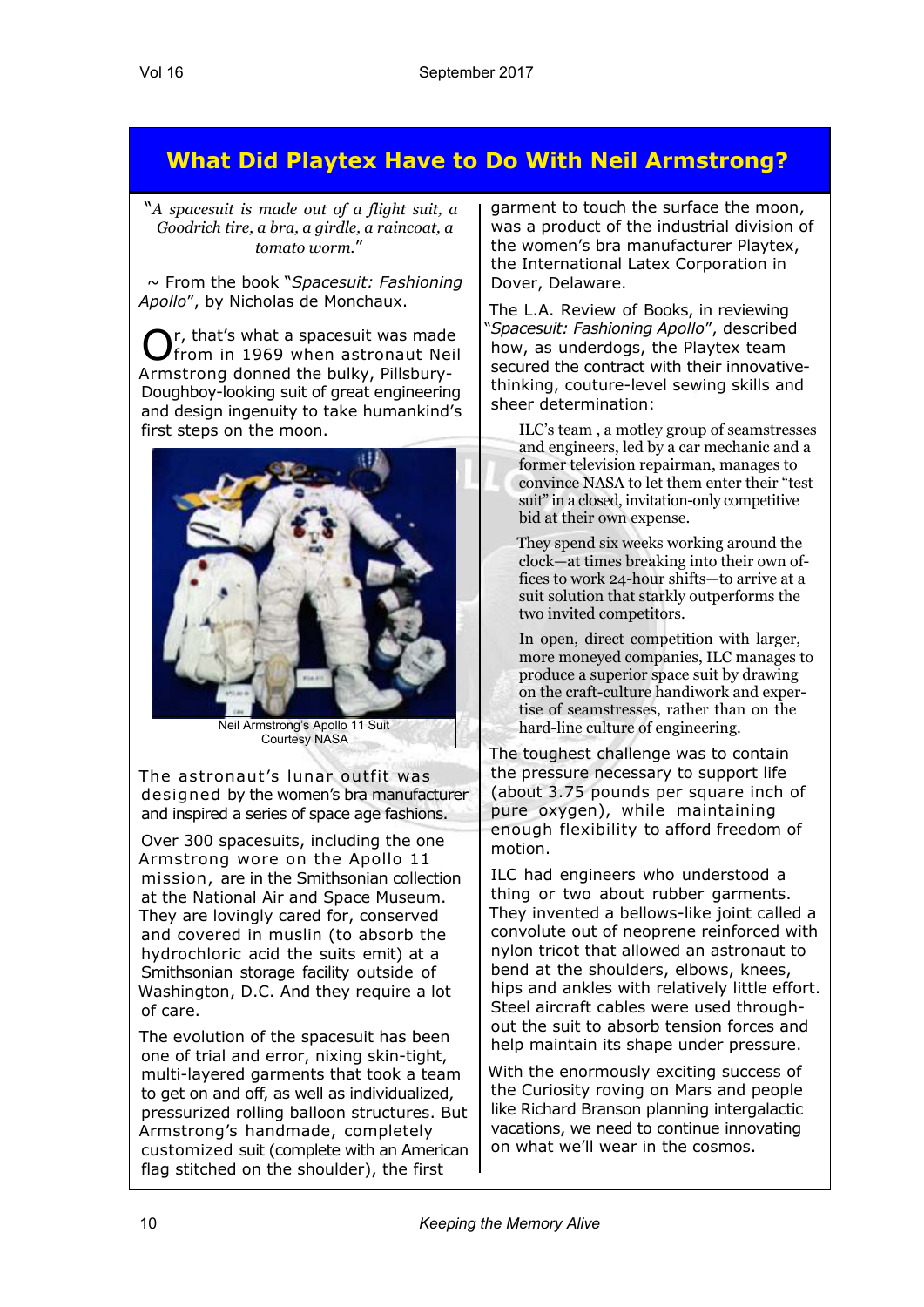# **The Clock**



From hazy memory I recall that this clock, or one very much like it, hung in the corridor of the T&C building.

My store of photographs doesn't help, so if anyone has a suitable picture I would very much appreciate a copy together with description.

Thank you.

## **Subscriptions & Material**

My grateful thanks to those who have been generous enough to make a donation alongside their subscription renewal.

Regrettable, without their generosity we would be looking at the end of the journey for the CROnicle since the total of subscriptions alone would not break even with the cost of production.

Looking back over the years since the inception of this newsletter - in the year 2004-2005 we had 92 subscribers, this year we have 28. In between years costs, particularly postage, have risen steadily.

Also, we are in need of material relating to the Tracking Station to keep your interest. Thank you.